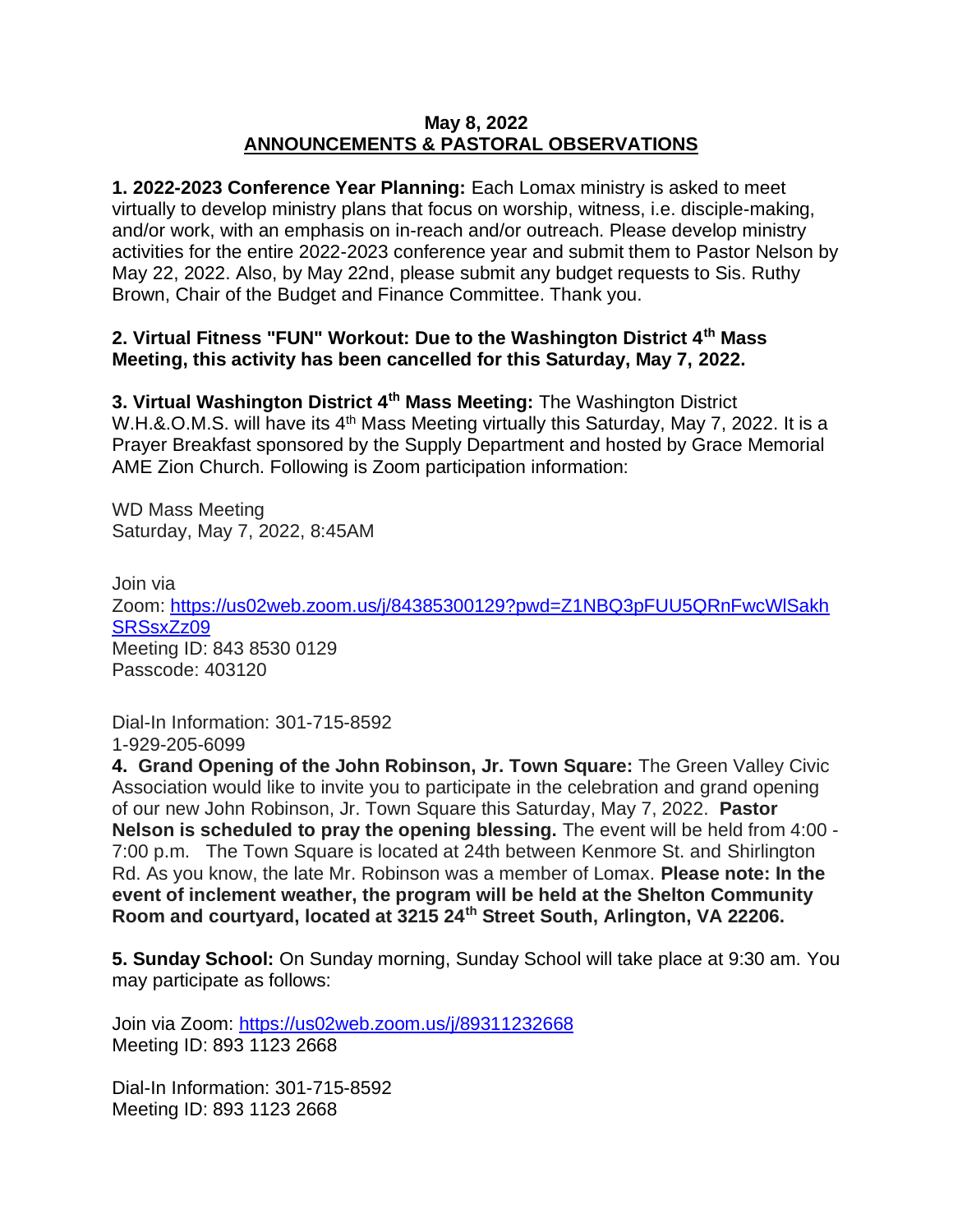**6. Worship:** This Sunday, we will have in-person worship for those who have registered and livestream the service through Facebook Live and Lomax's website. Those who have registered and will be worshipping in-person are reminded that Lomax's COVID-19 protocols will be strictly enforced to keep everyone safe. Sunday's bulletin is attached.

**7. Intercessory Prayer:** Intercessory Prayer will continue on Tuesday at 6:30 am. Here is the Zoom information to Participate:

Join via Zoom: [https://us02web.zoom.us/j/86028580752](https://nam12.safelinks.protection.outlook.com/?url=https%3A%2F%2Fus02web.zoom.us%2Fj%2F86028580752&data=05%7C01%7C%7C8714deb1965945c5f4ee08da24a374a5%7C84df9e7fe9f640afb435aaaaaaaaaaaa%7C1%7C0%7C637862582633681611%7CUnknown%7CTWFpbGZsb3d8eyJWIjoiMC4wLjAwMDAiLCJQIjoiV2luMzIiLCJBTiI6Ik1haWwiLCJXVCI6Mn0%3D%7C3000%7C%7C%7C&sdata=M6hlbwTsBXlaHHzuI2VYO7h1qGfzM1nL%2BBkOxg0V4Ls%3D&reserved=0) Meeting ID: 860 2858 0752

Dial-In Information: 301-715-8592 Meeting ID: 860 2858 0752

**8. S.H.A.R.E.:** S.H.A.R.E. orders should be submitted by Tuesday, May 10, 2022. Email Gloria at [ghc688@gmail.com](mailto:ghc688@gmail.com) or leave a voicemail message on the food pantry phone line at 703.979.8408. Order payments are due Saturday, May 14, 2022. Orders will be distributed on Saturday, May 21, 2022, from 11:15 am to 12:30 pm.

**9. Bible Study:** Bible study will continue on Wednesday, May11, 2022. Our current Bible Study series is entitled "Got Questions?" and focused on contemporary issues and/or questions that you may have about life situations and what the Bible has to say about them. Please feel free to submit a topic to Pastor Nelson directly via his email address, [avnelsonlaw@msn.com.](mailto:avnelsonlaw@msn.com) Zoom participation information will be sent out on Tuesday.

. **10. Health Information:** Please see the attached additional information from Lomax Health Unit about Eye Health.

**11. Celebrating Mothers/Women:** On Saturday, May 14, 2022, from noon to 2 pm, the Men's Ministry will celebrate the mothers and women of Lomax. Enjoy a soul food lunch and a time of fellowship outside behind Lomax. Margaret's Soul Food Truck & Catering is the vendor expected to provide lunch. More details will follow. (The week after Mother's Day was chosen so as not to interfere with other Mother's Day Weekend plans.)

**12. Lomax W.H.&O.M.S. Parent Body Meeting:** The Lomax W.H.&O.M.S. Parent Body will meet on Monday, May 23, 2022, at 7 pm. Please Zoom in or dial in as we plan our activities for the next conference year. -- Donna Gainey

Join via Zoom: <https://us02web.zoom.us/j/88535306934> Meeting ID: 884 3530 6934

Dial-In Information: 301-715-8592